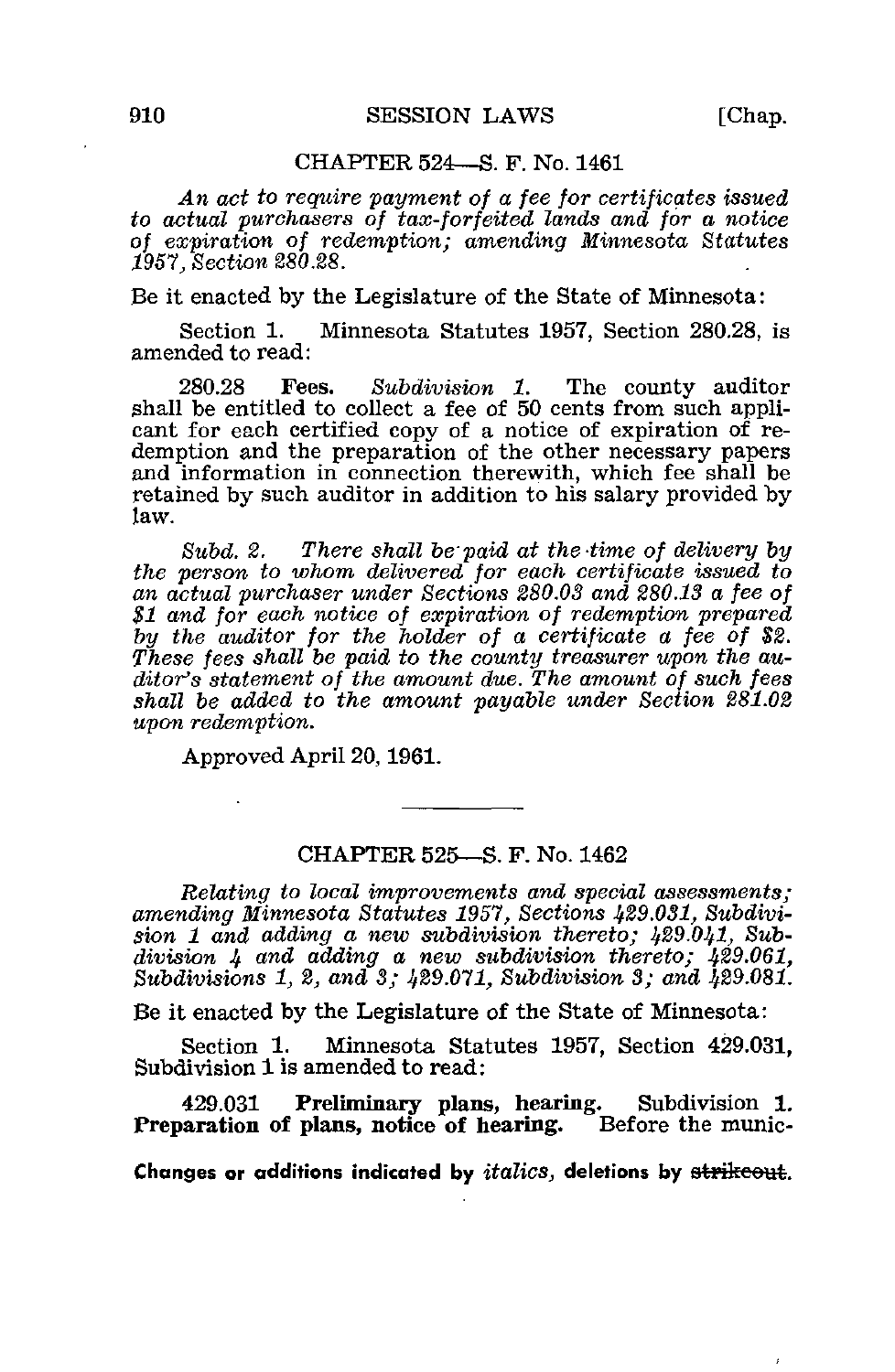ipality awards a contract for an improvement or orders it made by day labor, or before the municipality shall have the power to assess any portion of the cost of an improvement to be made under a cooperative agreement with the state or another political subdivision for sharing the cost of making such improvement, the council shall hold a public hearing on the proposed improvement following two publications in the newspaper of a notice stating the time and place of the hearing, the general nature of the improvement, the estimated cost, and the area proposed to be assessed. The two publications shall be a week apart and the hearing shall be at least three days after the last publication. Not less than 10 days before the hearing, notice thereof shall also be mailed to the owner of each parcel within the area proposed to be assessed; but failure to give mailed notice or any defects in the notice shall not invalidate the proceedings. For the purpose of giving mailed notice, owners shall be those shown to be such as of the date SO days prior to adoption of the resolution providing for the hearing on the records of the county auditor or, in any county where tax statements are mailed by the county treasurer, on the records of the county treasurer. However., as to properties which are tax exempt or subject to taxation on a gross earnings basis and are not listed on the records of the county auditor or the county treasurer, the owners thereof shall be ascertained by any practicable means and mailed notice shall be given them as herein provided. Prior to the adoption of the *such* resolution providing for the hearing, the council shall secure from the city or village engineer or some competent person of its selection a report advising it in a preliminary way as to whether the proposed improvement is feasible and as to whether it should best be made as proposed or in connection with some other improvement and the estimated cost of the improvement as recommended.; but no error or omission in such report shall invalidate the proceeding unless it materially prejudices the interests of an owner. The council may also take such other steps prior to the hearing, including, among other things, the preparation of plans and specifications and the advertisement for bids thereon, as will in its judgment provide helpful information in determining the desirability and feasibility of the improvement. The hearing may be adjourned from time to time and a resolution ordering the improvement may be adopted at any time within six months after the date of the hearing by vote of a majority of all members of the council when the improvement has been petitioned for by the owners of not less than 35 percent in frontage of the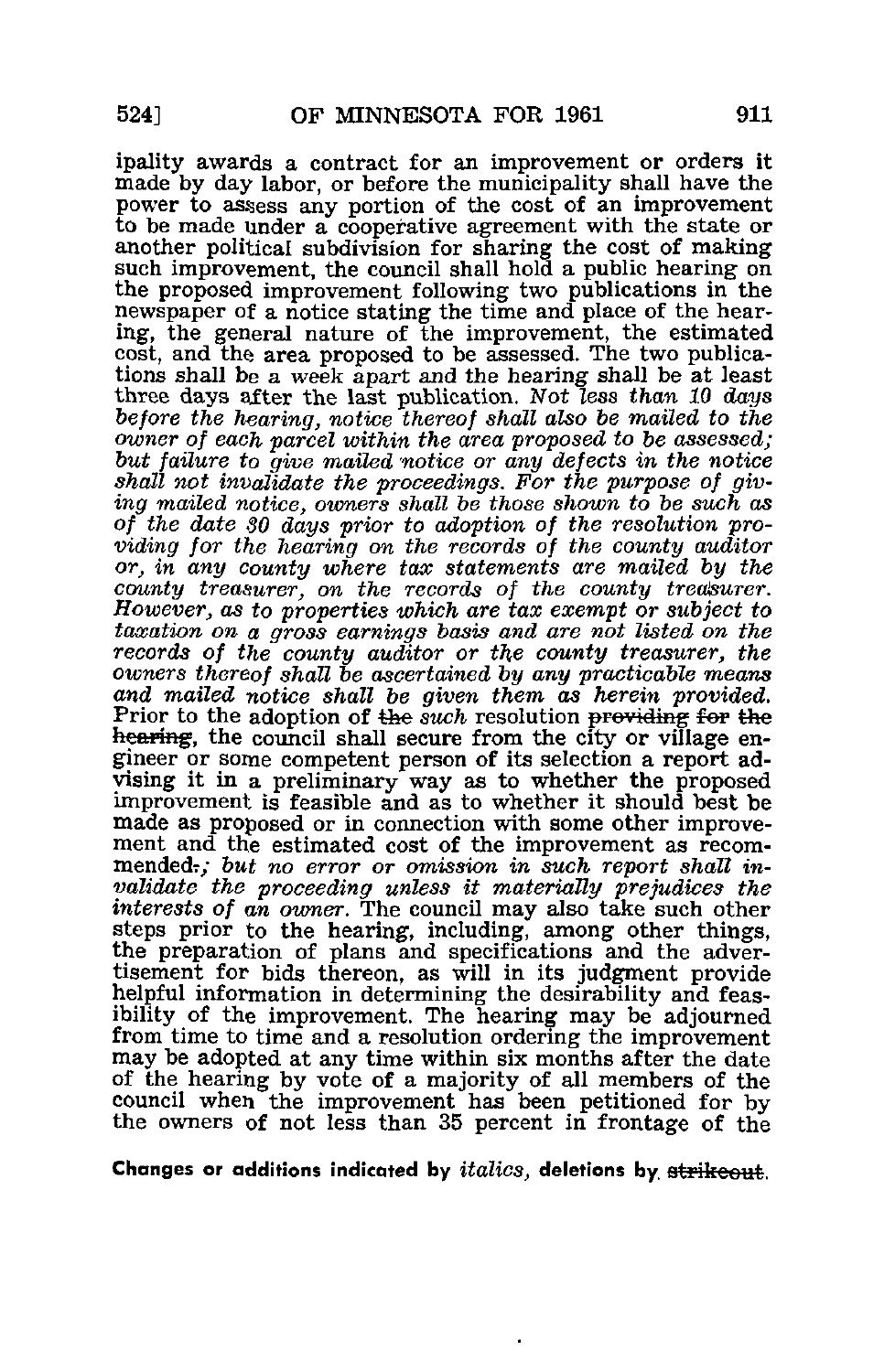real property abutting on the streets named in the petition as the location of the improvement. When there has been no such petition, the resolution may be adopted only by vote of four-fifths of all members of the council. The resolution ordering the improvement may reduce, but not increase the extent of the improvement as stated in the notice of hearing.

Sec. 2. Minnesota Statutes 1957, Section 429.031 is amended by adding a new subdivision to read:

Subd. 3. Petition by all owners. Whenever all owners of real property abutting upon any street named as the location of any improvement shall petition the council to construct the improvement and to assess the entire cost against their property, the council may, without a public hearing, adopt a resolution determining such fact and ordering the improvement. The validity of the resolution shall not be questioned by any taxpayer or property owner or the municipality unless an action for that purpose is commenced within 30 days after adoption of the resolution as provided in section 429.036. Nothing herein prevents any property owner from questioning the amount or validity of the special assessment against his property pursuant to section 429.081.

Sec. 3. Minnesota Statutes 1957, Section 429.041, Subdivision 4 is amended to read:

Subd. 4. Alternate procedure on street improvements. As to any improvement or improvements consisting of grading, graveling, or bituminous surfacing of streets and alleys, the council may proceed in the manner provided in this chapter, except that it may

(1) order the work done by day labor, regardless of the estimated cost of such improvement or improvements, and

(2) use municipal equipment or hire equipment and purchase materials for all such improvements to be done by day labor in any 12-month period by advertising once therefor, such advertisement to call for bids for the furnishing of equipment, if the municipality does not use its own equipment, and for materials at unit prices based on the quantities which the council estimates will be required.

(3) contract at one time on a unit price basis for part or all of the street improvements to be constructed by the municipality during the current year, including improvements which may thereafter be ordered constructed.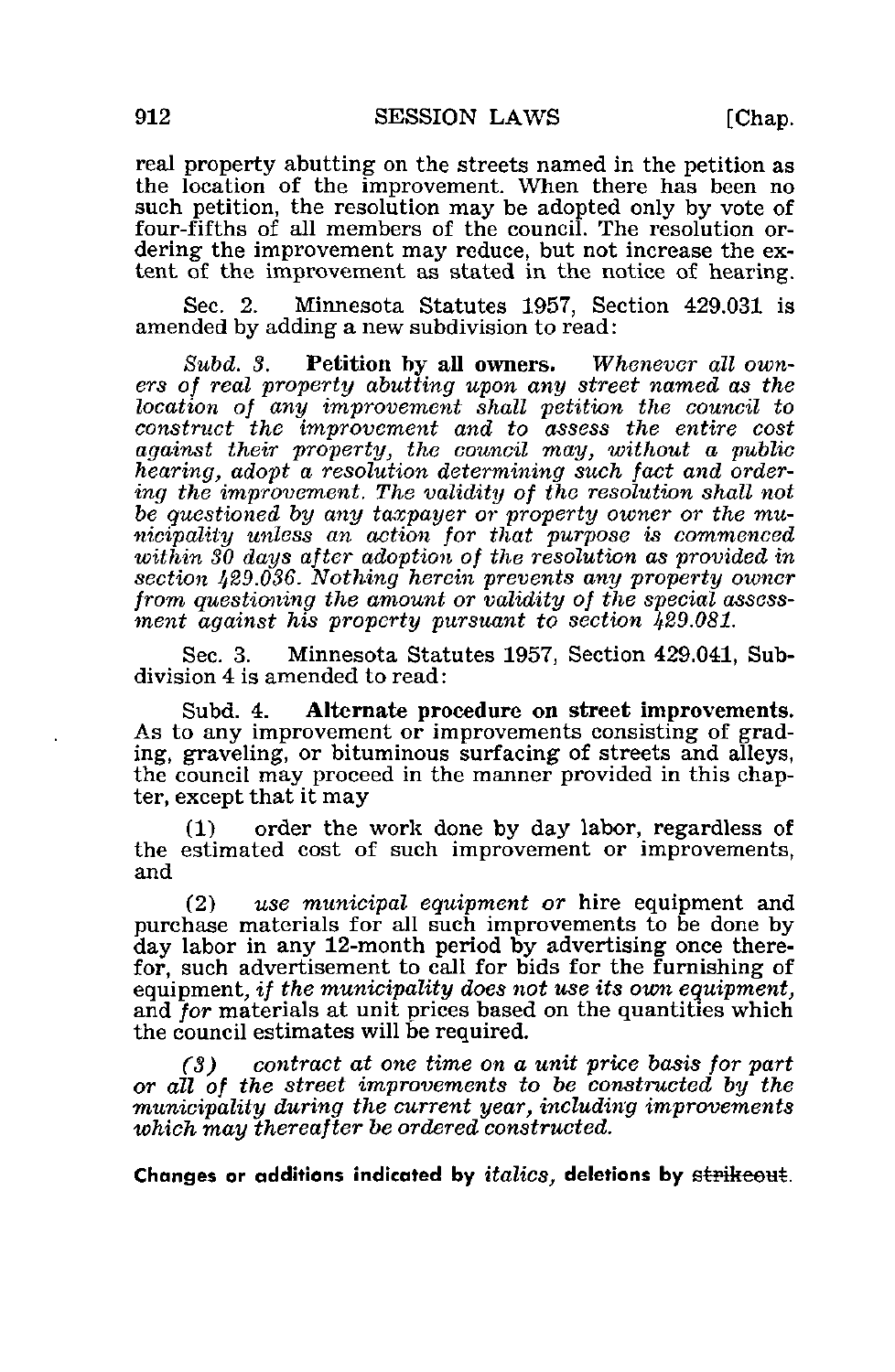Sec. 4. Minnesota Statutes 1957, Section 429.041 is amended by adding a new subdivision to read:

Subd. 7. Modification of contracts. After work has been commenced on an improvement undertaken pursuant to a contract awarded on a unit price basis the council may, without advertising for bids, authorize changes in the contract so as to include additional units of work at the same unit price if the cost of the additional work does not exceed 25 percent of the original contract price. Original contract price means that figure determined by multiplying the estimated number of units required by the unit price.

Sec. 5. Minnesota Statutes 1957, Section 429.061, Subdivision 1 is amended to read:

429.061 Assessment procedure. Subdivision 1. Calcu-At any time after a contract is let or the work ordered by day labor, the expense incurred or to be incurred in its making shall be calculated under the direction of the council. The council shall then determine by resolution the amount of the total expense the municipality will pay, other than the amount, if any, which it will pay as a property owner, and the amount to be assessed. Thereupon the clerk, with the assistance of the engineer or other qualified person selected by the council, shall calculate the proper amount to be specially assessed for the improvement against every assessable lot, piece or parcel of land, without regard to cash valuation, in accordance with the provisions of section 429.051. The proposed assessment roll shall be filed with the clerk and be open to public inspection. The clerk shall thereupon, under the council's direction, publish notice that the council will meet to consider the proposed assessment. Such notice shall be published in the newspaper at least once  $and$ shall be mailed to the owner of each parcel described in the assessment roll. For the purpose of giving mailed notice under this subdivision, owners shall be those shown to be such as of a date 30 days prior to adoption of a resolution providing for a hearing on the proposed assessment, on the records of the county auditor or, in any county where tax statements are mailed by the county treasurer, on the records of the county treasurer. Such publication and mailing shall be no less than two weeks prior to such meeting of the council and. Except as to the owners of tax exempt property or property taxed on a gross earnings basis, every property owner whose name does not appear on the records of the county auditor or the county treasurer shall be deemed to have waived such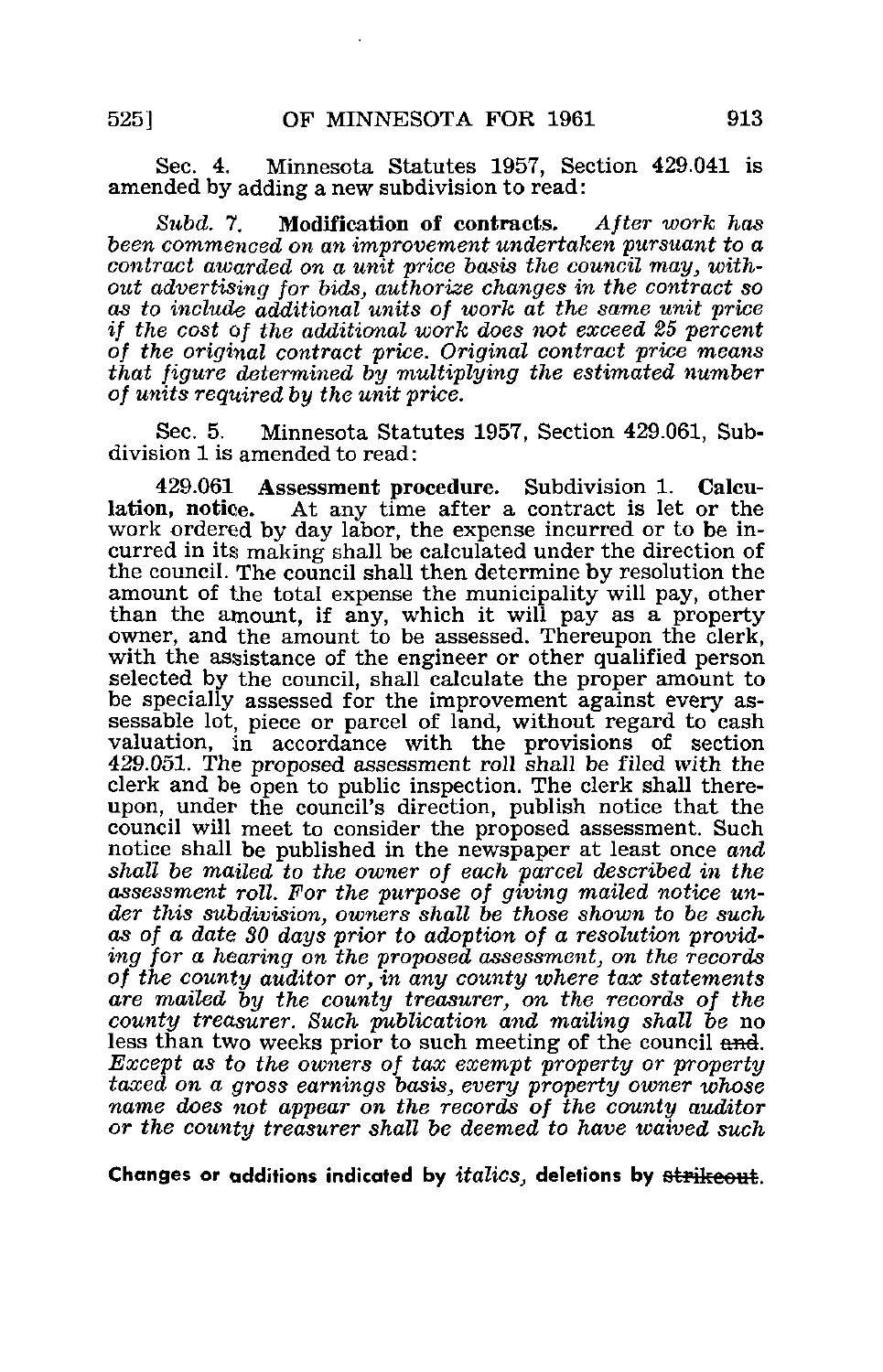mailed notice unless he has requested in writing that the county auditor or county treasurer, as the case may be, include his name on the records for such purpose. Such notice shall state the date, time, and place of such meeting and, the general nature of the improvement, the area proposed to be assessed, that the proposed assessment roll is on the file with the clerk, and that written or oral objections thereto by any property owner will be considered.

Sec. 6. Minnesota Statutes 1957, Section 429.061, Subdivision 2 is amended to read:

Subd. 2. Adoption. At such meeting or at any adjournment thereof the council shall hear and pass upon all objections to the proposed assessment, if any, whether presented orally or in writing  $\theta$  and. The council may amend the proposed assessment as to any parcel and by resolution adopt the same as the special assessment against the lands named in the assessment roll. Notice of any adjournment of the hearing shall be adequate if the minutes of the meeting so adjourned show the time and place when and where the hearing is to be continued, or if three days notice thereof be published in the newspaper. The assessment, with accruing interest, shall be  $\alpha$  lien upon the property included therein, from, the date of the resolution adopting the assessment, concurrent with general taxes, and shall be payable in equal annual installments extending over such period, not exceeding 30 years, as the council the resolution determines. The first installment shall be payable on the first Monday in January next following the adoption of the assessment unless the assessment is adopted too late to permit its collection during the following year. All assessments shall bear interest at such rate as the council the resolution determines, not exceeding six percent per annum. To the first installment shall be added interest on the entire assessment from the date of the resolution levying the assessment until December 31 of the year in which the first installment is payable. To each subsequent installment shall be added interest for one year on all unpaid installments.

Sec. 7. Minnesota Statutes 1957, Section 429.061, Subdivision 3 is amended to read:

Subd. 3. Transmitted to auditor, prepayment. After the adoption of the assessment, the clerk shall transmit a certified duplicate of the assessment roll with each installment, including interest, set forth separately to the county auditor of the county to be extended on the proper tax lists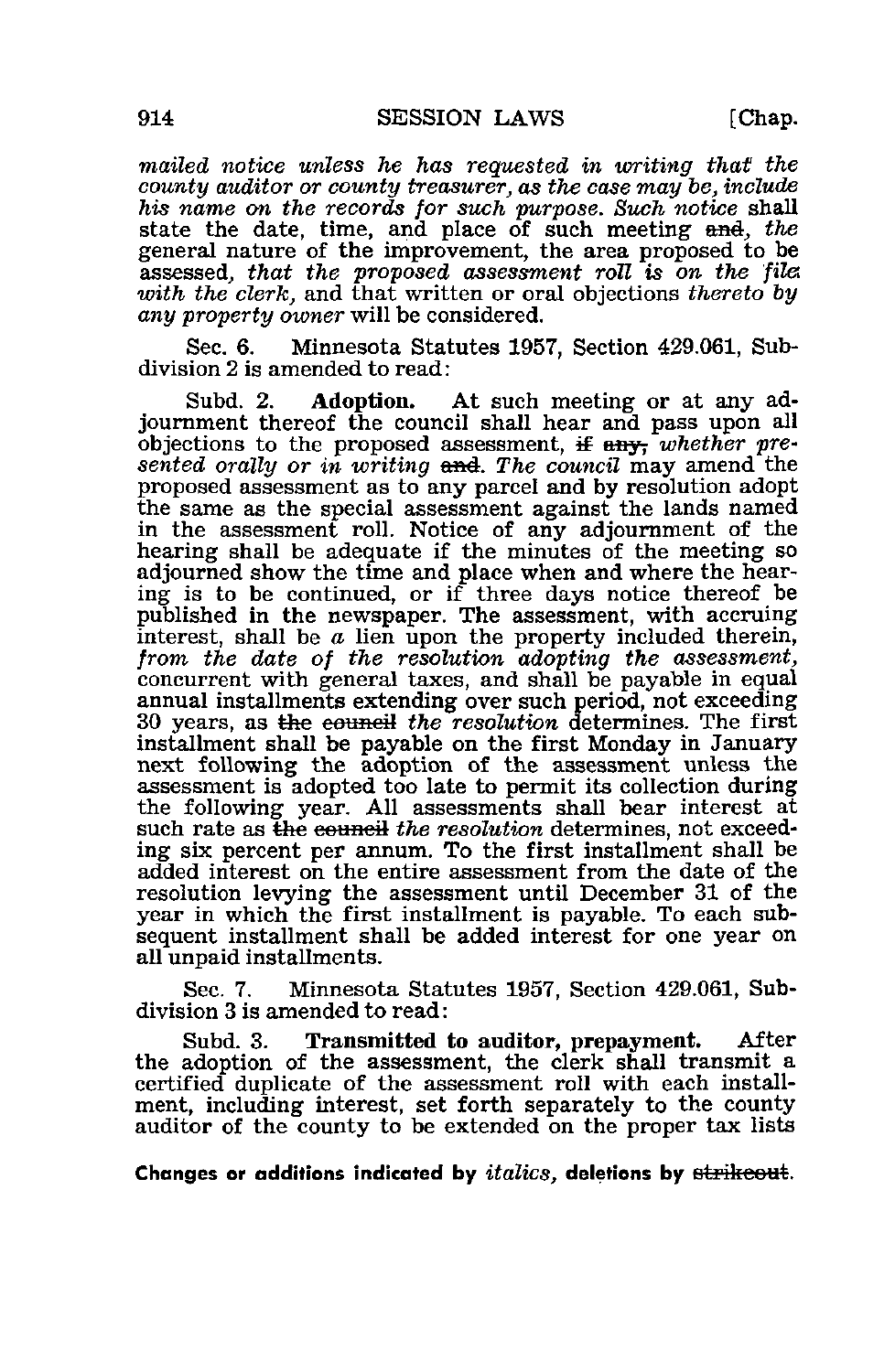of the county; but in lieu of such certification, the council may in its discretion direct the clerk to file all assessment rolls in his office and to certify annually to the county auditor, on or before October 10 in each year, the total amount of installments of and interest on assessments on each parcel of land in the municipality which are to become due in the following year. If any installment and interest has not been so certified prior to the year when it is due, the clerk shall forthwith certify the same to the county auditor for collection in the then succeeding year; and if the municipality has issued improvement warrants to finance the improvement, it shall pay out of its general funds into the fund of the improvement interest on the then unpaid balance of the assessment for the year or years during which the collection of such installment is postponed. All assessments and interest thereon shall be collected and paid over in the same manner as other municipal taxes. The owner of any property so assessed may, at any time prior to certification of the assessment or the first installment thereof to the county auditor, pay the whole of the assessment on such property, with interest accrued to the date of payment, to the municipal treasurer, except that no interest shall be charged if the entire assessment is paid within 30 days from the adoption thereof; and, except as hereinafter provided, he may at any time thereafter pay to the county treasurer the entire amount of the assessment remaining unpaid, with interest accrued to December 31 of the year in which such payment is made. If the assessment roll is retained by the municipal clerk, the installment and interest in process of collection on the current tax list shall be paid to the county treasurer and the remaining principal balance of the assessment, if paid, shall be paid to the municipal treasurer. The council may by ordinance authorize the partial pre-payment of assessments, in such manner as the ordinance may 'provide, prior to certification of the assessment or the first installment thereof to the county auditor.

Sec. 8. Minnesota Statutes 1957, Section 429.071, Subdivision 3 is amended to read:

Subd. 3. Reapportionment upon land division. - When a tract of land against which a special assessment has been levied is thereafter divided or subdivided by plat or otherwise, the council may, on application of the owner of any part of the tract or on its own motion and upon notice and hearing as provided for the original assessment, equitably apportion among the various lots or parcels in the tract all the installments of the assessment against the tract remaining unpaid